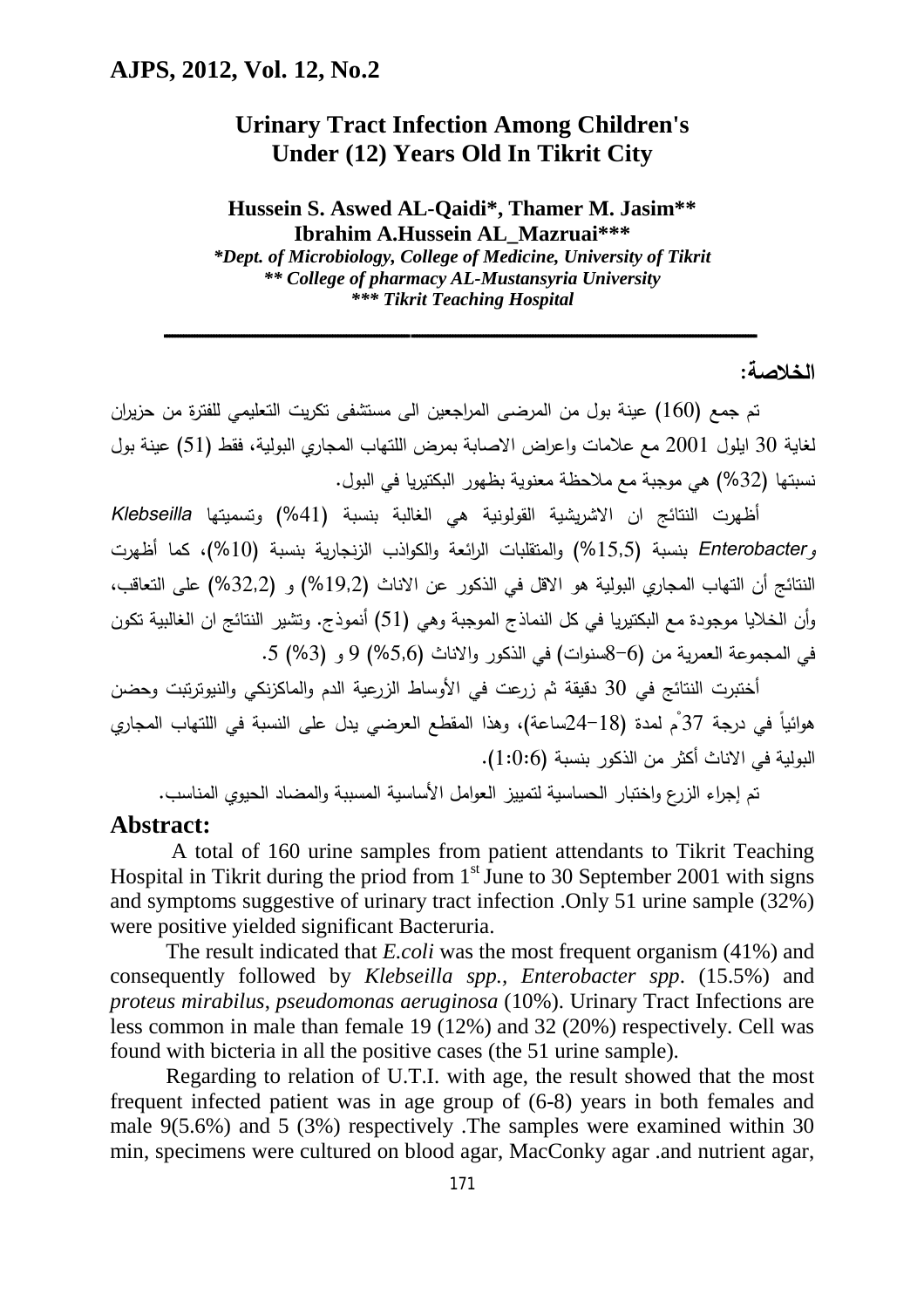incubated aerobically at  $37^{\circ}$ Cfor 18-24 hrs. This is a cross section study indicated the Ratio of Urinary tract infections in girls more than boys a ratio of 1:0.6

Culture and sensitivity test of antibiotics were done to recognize the etiological agent and select the suitable antibiotics.

### **Introduction:**

Urinary tract infections are the most common disorders a physician deal with both in our patients and hospitalized patients. The most common sites of U.T.I. are the urinary bladder (cystitis) and the urethra. From these sites, the infection may ascend into the ureters (ureteritis) and subsequently involve the kidney (pyelonephrtis). Female are more prone o infection of the urinary tract and present the greater problem in the proper collection of specimens <sup>[1]</sup>.

U.T.I. presents a major problem for public health care counting the costs of antibiotic and other treatment required such as hospitalization and he time loss from work. In addition to the costs. U.T.I. cause considerable discomfort and inconvenience to the patient and are occasionally responsible for protected symptoms or more manifestations such as sepsis and death  $^{[2]}$ .

U.T.I. are caused mainly by colonic bacteria .In females 75-90% of the infections are caused by *Escherichia* coli followed by *Klebsiella spp.* and *Proteus spp.*<sup>[3]</sup>. It has been estimated that approximately 10% of humans are affected with a U.T.I.at sometime during their lives. The exact prevalence is age and sex dependent. Approximately 1% of male infants acquire infection.

In contrast the prevalence of bacteria in school age girls is 1-2%and as many as 5% eventually are involved of sometime during their childhood years <sup>[4]</sup>.

In Iraq, many studies have been done to demonstrate the relation of U.T.I. with bacteria  $AL$ -Heeti  $^{[5]}$  showed that the prevalence rate of significant bactria among 534 patients admitted to Basrah teaching hospital was 6.7%the most frequently encountered organism was *E.coli* (75%) Hussain [6] showed signs and symptoms of U.T.I.were studies in (69.8%) patients who were positive for significant bacteria.

The aim of this study to determine the bacteria, which cause urinary tract infection, and to study its sensitivity to antibiotics.

## **Materials and Methods:**

160 patients were attended to Tikrit Teaching Hospital in Tikrit for sign and symptoms of urinary tract infection during the period from June to September 2001.

Prevention of contamination by vaginal perined and anterior urethral flora is the most important consideration for collection of clinically relevant urine specimen. Mid stream urine specimens were collected aseptically from the patient that has signs and symptoms suggestive of urinary tract infection.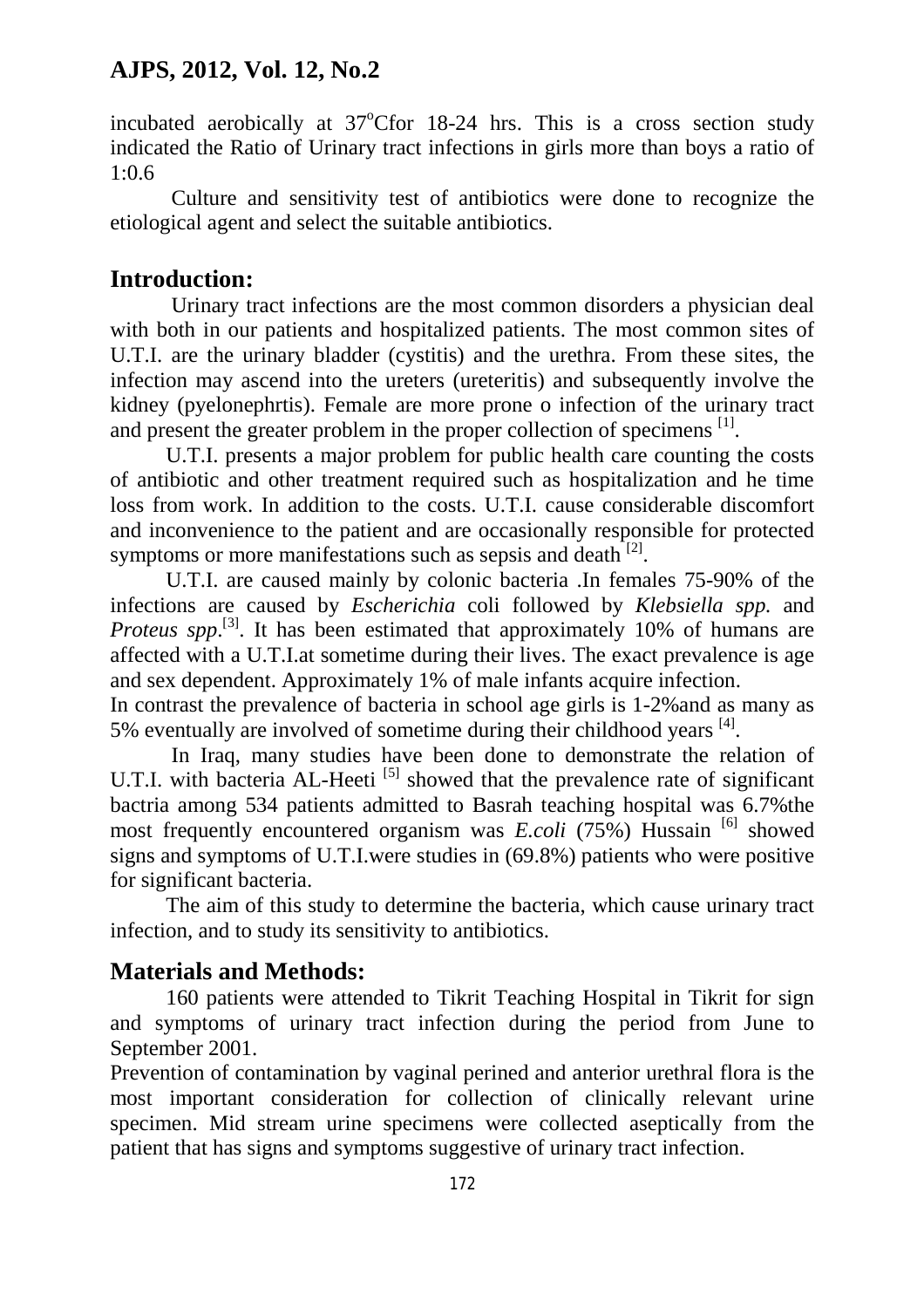A bacterial concentration of 100.000CFU/ML of urine represents significant bacteruria and indicates definite urinary tract infection although fewer counts may occur in patients receiving antibacterial therapy, bacterial count between  $10^4$  CFU/ml and  $10^5$  CFU/ml of urine are highly suggestive of infection. Fewer than  $10^3$  CFU/ml urine are insignificant and probably represent transurethral or eternal genital contamination  $[7,8]$ . U.T.I. was diagnosed whenever there was pure growth of more than  $10^5$  CFU/ml of urine or mixed infection with significant growth and pyria. The urine specimens were subjected to general urine analysis for bacteria, pus cell according to line and ring stad  $[9]$ . Urine specimens were cultured on MacConky and Blood agar incubated aerobically at  $37C^{\circ}$  for  $(18-24 \text{ hrs})$ <sup>[10]</sup>.

## **Results:**

A total of (160) urine samples were submitted for general urine examination and culture 51(32%) were shown the presence of the Bacteria significant bacteria.

Table-1 shows the frequency distribution of patients according to age and sex. It was found that 32 (20%) of patient were females and 19 (12%) were males with presence of statistical significant.

The higher prevalence rate was found in the age group (0-2) years with presence of statistical significant.

Table-2 represents the results of general urine examination which showed the pus cell red blood cells were detected in 51 (100%), 23 (45%) of examine specimen respectively with presence of highly statistical significant.

Table-3 represents the distribution of isolated bacteria from the patients. It was found that *E. Coli* the most frequent isolate 21 (41.2%) followed by *Klebsiella spp* 8 (15.5%) and *Enterabacter spp*. 8 (15.5%), *Proteus spp.* 5 (10%) with no statistical significant.

Table-4 shows the antibiogram profile of isolated bacteria. It was found that (76%) of *E. Coli* was resistant to ampicillin while (9%) were resistant to Cephotaxame, since only (9%) of *E. Coli* (12.5%), of *Klebsiella spp* were resistant .But all other species were sensitive to it.

| <b>Children</b> |            | $0 - 2$  | $2 - 54$ | $4 - 6$ | $6 - 8$ | $8 - 10$ | $10 - 12$ | <b>Total</b> | ${\bf X}^2$ | DF | Р.           |                |
|-----------------|------------|----------|----------|---------|---------|----------|-----------|--------------|-------------|----|--------------|----------------|
|                 |            |          |          |         |         |          |           |              |             |    | <b>Value</b> |                |
| Male            | $No.+ve$   | $\Omega$ | 6        | 8       | 9       | 6        | 3         | 32           | 6.935       | 5  | >0.05        | N <sub>0</sub> |
|                 | $\%$       | $\Omega$ | 3.75     | 5       | 5.6     | 3.75     | 1.87      | 20           |             |    |              | $Sig.*$        |
|                 | $No.-ve$   | 4        | 12       | 16      | 6       | 5        | 5         | 48           |             |    |              |                |
| Female          | $No.+ve$   | $\theta$ | 3        | 4       | 5       | 4        | 3         | 19           | 5.037       | 5  | >0.05        | N <sub>0</sub> |
|                 | $\%$       | $\Omega$ | 1.87     | 2.5     | 3       | 2.5      | 1.87      | 12           |             |    |              | $Sig.*$        |
|                 | $No. -ve$  | 8        | 11       | 18      | 8       | 9        | ⇁         | 61           |             |    |              |                |
| Total           | $No.+ve$   | $\Omega$ | Q        | 12      | 14      | 10       | 6         | 51           | 11.84       | 5  | < 0.05       | $Sig.*$        |
|                 | $\%$       | $\Omega$ | 5.6      | 7.5     | 8.75    | 6.25     | 3.75      | 32           |             |    |              | ∗              |
|                 | $No.$ - ve | 12       | 23       | 34      | 14      | 14       | 12        | 109          |             |    |              |                |

 **Table-1: Frequency distribution of patient according to age and sex. \* No Significance, \*\* Significance**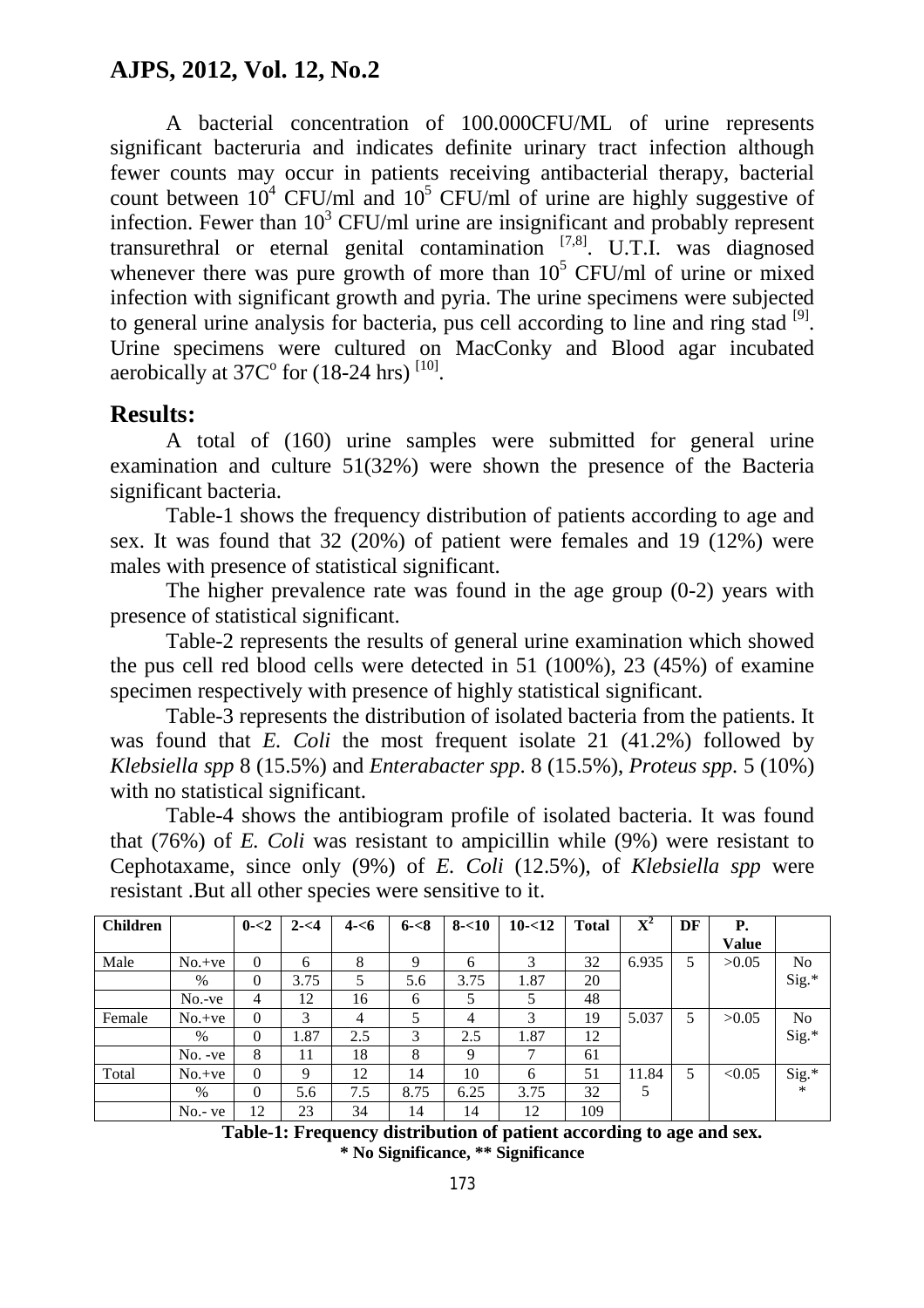| Finding         |            | <b>Male</b> | Female         | <b>Total</b>              |  |  |
|-----------------|------------|-------------|----------------|---------------------------|--|--|
|                 | $No.+ve$   | 19          | 32             | 51                        |  |  |
| Pus cell        | $\%$       | 38          | 62             | 100                       |  |  |
|                 | $No.-ve$   | 32          | 19             | 109                       |  |  |
|                 | $No.+ve$   | 7           | 16             | 23                        |  |  |
| <b>RBC</b>      | $\%$       | 14          | 31             | 45                        |  |  |
|                 | No. -ve    | 73          | 64             | 137                       |  |  |
|                 | $No.+ve$   | 24          | 21             | 45                        |  |  |
| Ca-Qxalate      | $\%$       | 47          | 41             | 88                        |  |  |
|                 | No.- ve    | 56          | 59             | 115                       |  |  |
|                 | $No.+ve$   | 16          | 29             | 45                        |  |  |
| Epithelial Cell | $\%$       | 31          | 57             | 88                        |  |  |
|                 | $No. - ve$ | 64          | 51             | 115                       |  |  |
|                 | $No.+ve$   | 18          | 24             | 42                        |  |  |
| Amrophous urate | $\%$       | 35          | 47             | 82                        |  |  |
|                 | $No. - ve$ | 62          | 56             | 118                       |  |  |
| $X^2$           |            | 13.05       | 9.506          | 14.932                    |  |  |
| $\rm DF$        |            | 4           | $\overline{4}$ | 4                         |  |  |
| P. Value        |            | < 0.05      | < 0.05         | < 0.01                    |  |  |
|                 |            | Significant | Significant    | <b>Highly Significant</b> |  |  |

### **Table-2: Frequency distribution of deposit finding of general urine examination among patient (51 patients).**

| <b>Bacteria</b>           |          | Percentage     |                |              |  |  |
|---------------------------|----------|----------------|----------------|--------------|--|--|
|                           |          | <b>Female</b>  | Male           | <b>Total</b> |  |  |
|                           | $No.+ve$ | 14             | 7              | 21           |  |  |
| E.coli                    | $\%$     | 27.4           | 13.7           | 41.2         |  |  |
|                           | No.-ve   | 18             | 12             | 30           |  |  |
|                           | $No.+ve$ | 5              | 3              | 8            |  |  |
| Klebsiella spp.           | $\%$     | 10             | 5.5            | 15.5         |  |  |
|                           | No.-ve   | 27             | 16             | 43           |  |  |
|                           | $No.+ve$ | 5              | 3              | 8            |  |  |
| Enterobacter spp.         | $\%$     | 10             | 5.5            | 15.5         |  |  |
|                           | No.-ve   | 27             | 16             | 43           |  |  |
|                           | $No.+ve$ | 1              | 4              | 4            |  |  |
| <i>Proteus minrabilis</i> | $\%$     | $\overline{2}$ | 8              | 10           |  |  |
|                           | $No.-ve$ | 31             | 15             | 46           |  |  |
|                           | $No.+ve$ | 4              | 1              | 5            |  |  |
| Pseudomonas               | $\%$     | 8              | $\overline{2}$ | 10           |  |  |
| Aergnosa                  | $No.-ve$ | 28             | 18             | 46           |  |  |
|                           | $No.+ve$ | 3              | 1              | 4            |  |  |
| Staph aureus              | $\%$     | 5.8            | $\overline{2}$ | 7.8          |  |  |
|                           | No.-ve   | 29             | 18             | 47           |  |  |
| Total                     | $No.+ve$ | 32             | 19             | 51           |  |  |
|                           | $\%$     | 62             | 38             | 100          |  |  |

**Table-3: The distribution of isolate bacteria from the patients.**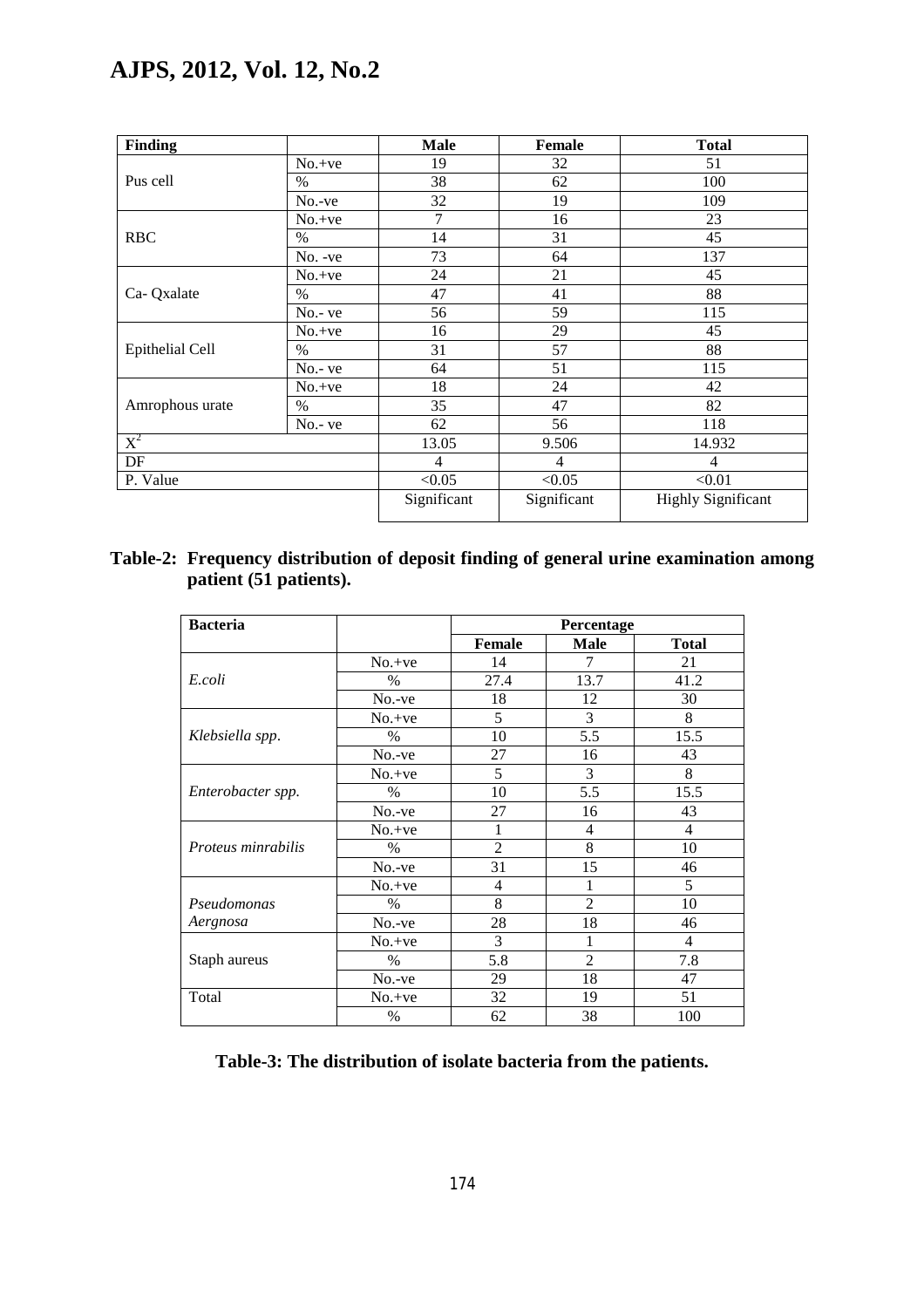| Organism        | Percent of strains resistant to antibiotics |                |      |    |                |      |      |                |      |                |      |                |
|-----------------|---------------------------------------------|----------------|------|----|----------------|------|------|----------------|------|----------------|------|----------------|
|                 |                                             | <b>AMP</b>     | AMX  | КF | GM             | Clox | Trim | <b>SXT</b>     | E    | <b>NA</b>      | NF   | <b>CTX</b>     |
| E.coli          | No.                                         | 16             | 12   | 8  | 11             | 13   | 7    | 5              | 15   | 4              | 3    | 2              |
|                 | $\%$                                        | 76             | 57   | 37 | 53             | 62   | 33   | 25             | 72   | 20             | 15   | 9              |
| Klebsiella spp. | N <sub>0</sub>                              | 7              | 7    | 5  | 3              | 4    | 3    | $\overline{2}$ | 7    | $\overline{2}$ | 2    |                |
|                 | $\%$                                        | 87             | 87   | 62 | 37.5           | 48   | 37.5 | 25             | 87.5 | 25             | 25   | 12.5           |
| Enterobacter    | No                                          | 7              | 7    | 6  |                | 2    | 2    |                | 7    | 2              |      | $\Omega$       |
| spp.            | $\%$                                        | 87.5           | 87.5 | 75 | 12.5           | 25   | 25   | 12.5           | 87.5 | 25             | 12.5 | $\Omega$       |
| Pr. minrabilis  | No                                          | 4              | 3    | 2  | $\mathfrak{D}$ | 3    | 2    |                | 3    |                |      | $\Omega$       |
|                 | $\%$                                        | 80             | 60   | 40 | 40             | 60   | 40   | 20             | 60   | 20             | 20   | $\overline{0}$ |
| p. Aerogenosa   | No                                          | $\overline{4}$ | 4    | 3  |                | 2    | 2    |                | 4    |                |      | $\Omega$       |
|                 | $\frac{0}{0}$                               | 80             | 80   | 60 | 20             | 40   | 40   | 20             | 80   | 20             | 20   | $\Omega$       |
| Staph aureus    | No                                          |                |      | 2  | 2              |      |      |                | 1    |                |      | $\Omega$       |
|                 | $\%$                                        | 25             | 25   | 50 | 50             | 25   | 25   | 25             | 25   | 25             | 25   | $\Omega$       |

# **Table-4: Percentage of resistance among all bacterial species isolated from urine.**

AMP: Ampicillin; AMX: Amoxicillin; KF: Cefalexine; GM: Gentamycin; Clox: Cloxacillin; Trim: Trimethoprim; SXT: Co-trimoxazole; E: Erythromycin; NA: Nalidixic; Acid NF: Nitrofuranton; CTX: Cephotaxame; % (Resistant Rate).

## **Discussion:**

Infections with U.T.Is. were more commonly diagnosed in females 32 (20%) than in males 19 (12%)(table-1). The anatomy of the female urinary organs (or opening) is of particular importance to the pathogenesis of U.T.I. The female's urethra is relatively short compared with the male urethra and lies in close proximity to the warm moist per rectal region. Because of the shorter urethra, bacteria can reach the bladder more easily in female  $^{[11]}$ .

In females the majority of bacterial infection were in the (608) years age group 9 (5.6%) (table-1), that may represent the beginning of schooling when young females for the first time errors in self managements embarrassment of micturating away from home. Errors in management made by schoolgirls are to clean the perineum forward from the anusto the valva and to micturate in frequency. In frequent micturation leads to over distension of the bladder with subsequent incomplete emptying, residual urine when interferes with bladder defenses by allowing bacterial colonization of bladder urine to occur more readily (2,5) While in males the majority of bacterial infection were in the (8-10) years age 4 (2.5%).

However the incidence of U.T.I.Is among males is low after age 1 year and until approximately age to when enlargement of the prostate interferes with emptying of the bladder  $\left[11\right]$ .

From the result of general urine examination showed in (table-2) we found that all the examined patients were has pyuria at same time with significant bacteruria. Approximately three-quarter of patients with urinary tract infection have pyuria (that is more than 100 white cells per milliliter of urine). These finding is also common how ever in a number of non-infection diseases $^{[3]}$ .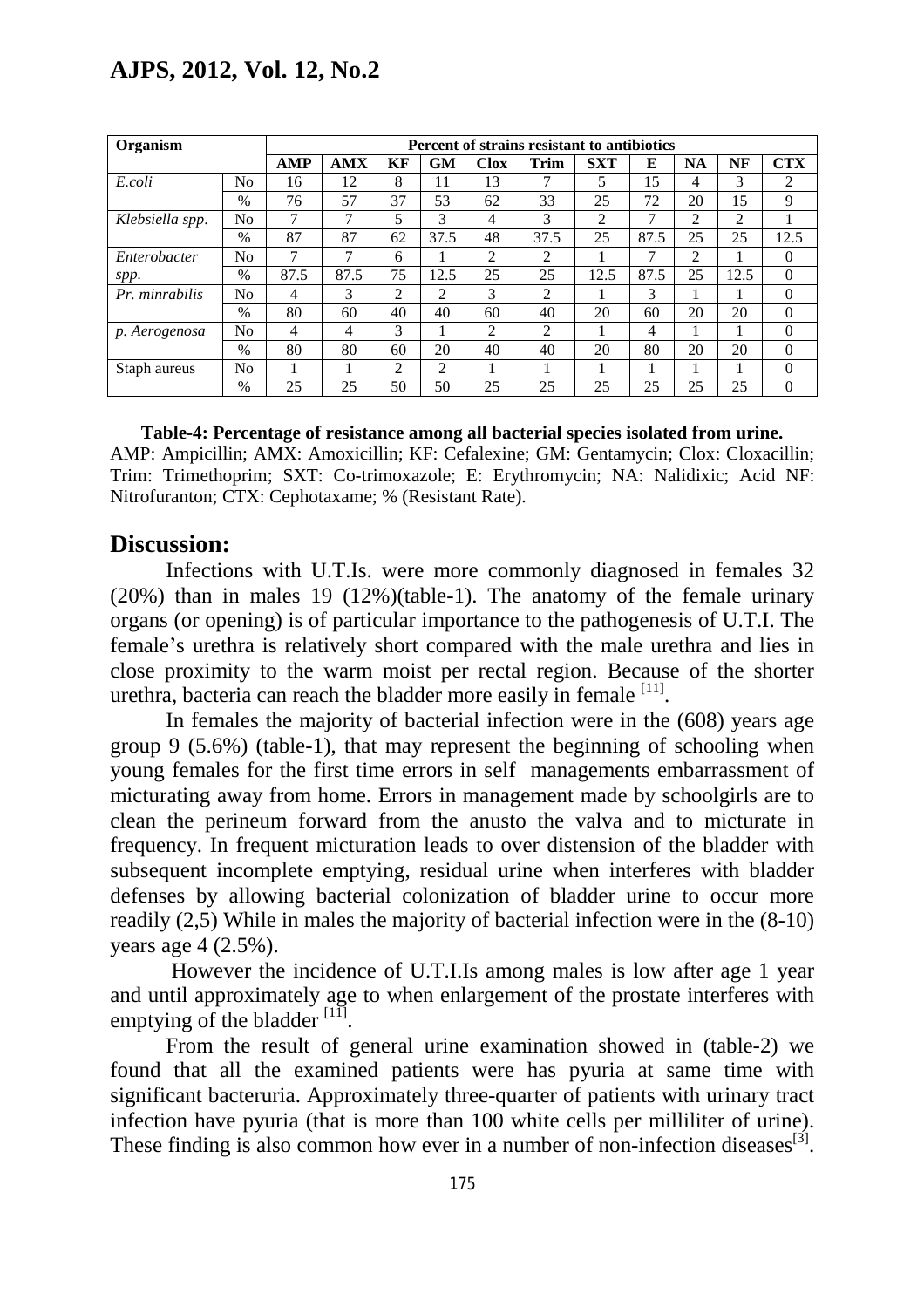Also we found that 23 (45%) of patients with Heamaturia; When heamaturia is accompanied by dysuria or frequency. The source is usually in the bladder, and possibly bacterial infection of the bladder wall (cystitis), while heamaturia which clears rapidly during micturition is usually urethral in origin $^{[3]}$ .

*E. Coli* is responsible for 21(41.02%) of all urinary infections (table-3). Many investigation suggest that the strains of *E.Coli* that causes the U.T.Is. possess certain virulence factors that enhance their ability to colonize and invade the urinary tract .Some of these virulence factors include increased adherence to vaginal and uroepithelial cells by bacterial surface structures (adhesions, in particular pili) x-hemolysin production and resistance to serum killing activity[11,12] . *E.Coli* is followed by *Klebsiella spp.* 8 (15.5%), *Enterobacter spp*. 8 (15.5%) and Proteus spp. 5 (10%); the percentage of resistance among all bacterial species isolated from urine samples showed in (table-4).

Nitrofurantoin and Co-trimoxazole are the drug of choice for U.T.I; combination of sulfamethoxazole and trimethoprim either orally or intravenously is effective against a variety of gram–negative organism other than *Pseudomonas spp* [11] .

The use of gentamycin and ampicillin for long time that gave enough chance for resistant strain to emerge and dominant over sensitive bacterial populations <sup>[12]</sup>.

The resistance to antibiotics may be due to developing altered receptors for drug decreasing the amount of drug that reaches the receptor by altering the means of entry or removal of drug destroying or inactivating a drug or by synthesizing resistant metabolic path way  $^{[12,13]}$ .

# **Reference:**

- 1 Rubin, R. H. (1999). Pathologic Bases of disease 2. Philadelphia WB Saunders company: 973.
- 2 Fitzroy, A. U. T. (2001) .Is in general practice in aural community in south Trinidad Saudi Med. Journal; 22 (6): 537-540.
- 3 Drrummond, K. N. and Vaugh, V. C. (1998). Infection of urinary tract. In: Macky R.J. Nelson's textbook of pediatrics, Philadelphia WB Saundres CO. Pp.: 1228.
- 4 James, J. P. (1984). Urinary tract infection. In: Sherries J. C. Medical microbiology. An introduction to infection diseases, New York, Elsevier science publishing Co. Pp.: 600-602.
- 5 AL-Heeti, K. (1990). A preliminary study on Bacteriuria in pregnant women in Baghdad. J. fac. Med. Baghdad, 32: 361-366.
- 6 Hussain, S. k. (1988). U.T.I. during pregnancy A clinical correlation between bacteriuria, leucocyturia and renal casts J. Comm. Med.1: 57-65.
- 7 Segura, J. W. (1971). Urinary tract infection in children Journal Urology; 105: 591-593.